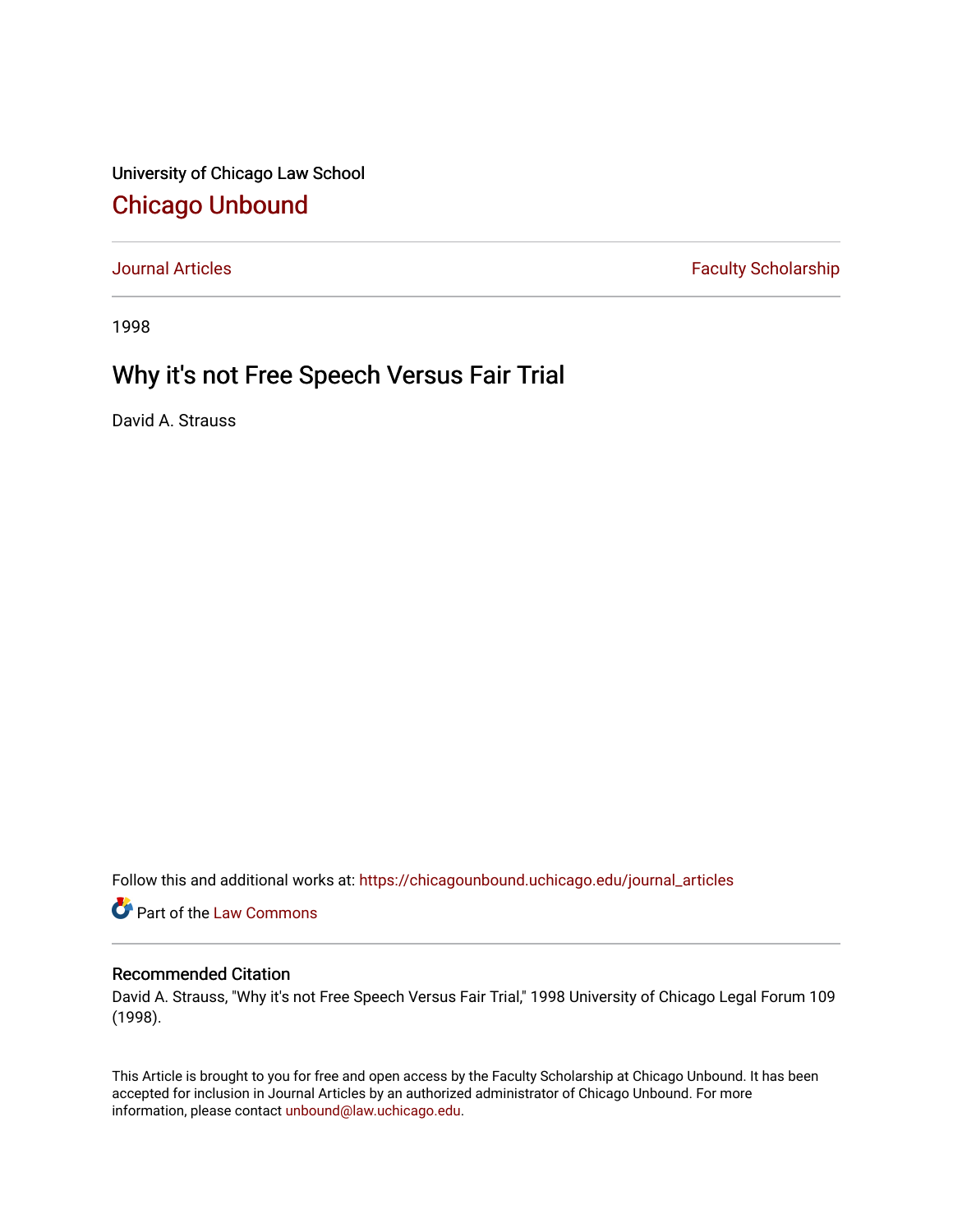## **Why it's not Free Speech Versus Fair Trial**

#### *David A. Strausst*

It is common to say that criminal defense lawyers today, at least in highly publicized cases, have to represent their clients not just in the courtroom but outside the courtroom too. Their audience is not just the jury but the press and, through the press, the public at large.<sup>1</sup> There is also a debate about whether it is a good idea to allow criminal defense lawyers to engage in this kind of public advocacy. Usually the debate is characterized by the phrase "free speech versus fair trial."<sup>2</sup> That is, the issue is said to be a choice between the values of free speech  $-$  informing the public about matters of public importance  $-$  and the need to ensure that trial proceedings are not unduly affected by pretrial publicity.'

So far as speech by defense lawyers is concerned, this way of characterizing the issue is mistaken. Out-of-court advocacy by criminal defense lawyers should be restricted to some degree, or so I will suggest. But the issue is not "free speech versus fair trial." The speech in question is not likely to be very valuable; to that extent, the "free speech" side of the supposed dilemma is overstated. By the same token, the threat to the fairness of trials is probably not that great, at least if that threat is thought to arise because jurors will be biased by defense attorneys' out-ofcourt statements. The real problems lie elsewhere.

The best reason to limit defense attorneys' ability to argue their cases outside of court is that such limits promote the longterm interests of criminal defendants as a class. A system in which it is thought that an important part of a defense lawyer's job is to be an out-of-court advocate is not a good system for

t Harry **N.** Wyatt Professor of Law, The University of Chicago. I am grateful to the Lee and Brena Freeman Faculty Research Fund and the Sonnenschein **Fund** for support.

See, for example, *Gentile v State Bar of Nevada,* **501 US 1030,** 1043 **(1991)** (opinion of Kennedy) ("An attorney's duties do not begin inside the courtroom **door... A** defense attorney may pursue lawful strategies to obtain dismissal of an indictment or reduction of charges, including an attempt to demonstrate in a court of public opinion that the client does not deserve to be tried.").

**<sup>2</sup>**See, for example, *ABA Standards for Criminal Justice, Fair Trial and Free Press* **(1968);** Edward v Hudon, *Freedom of the Press versus Fair Trial: The Remedy Lies with the Courts,* **1** Val **U** L Rev **8 (1966).**

**<sup>&#</sup>x27;** See, for example, *Nebraska Press Assn v Stuart,* 427 **US 539, 551, 561 (1976).**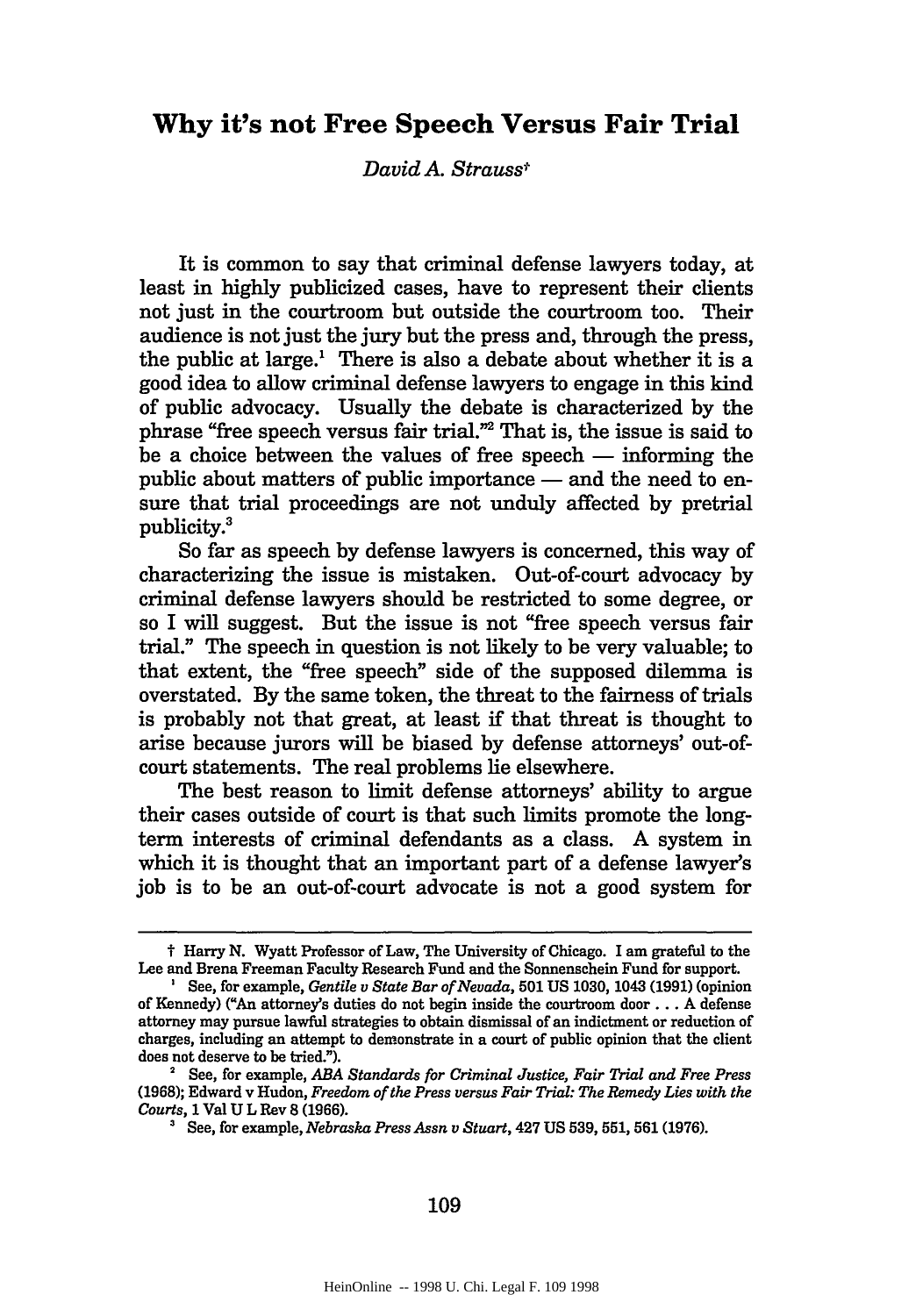criminal defendants. This is because out-of-court statements are very likely to involve a degree of personal vouching for the defendant by the defense lawyer. Many attorneys who would be willing, or even eager, to defend criminal suspects in court  $-$  who consider that to be an honorable aspect of their calling  $-$  will not be willing to make out-of-court statements that align their own reputations with their client's. They will represent criminal defendants only if it is understood that making such statements is not part of their job — that their responsibility is limited to being the defendant's advocate in the courtroom.

So long as out-of-court advocacy is common, a lawyer who refuses to speak outside the courtroom will risk damaging her client's interests by appearing not to believe in the client fully. If out-of-court statements are allowed, an attorney's refusal to engage in an out-of-court public relations campaign may be taken to suggest a lack of enthusiasm for the client's case. Similarly, so long as out-of-court advocacy is considered a permissible and even desirable part of representing a criminal client, many defendants in high-profile cases will not want to hire an attorney who is unwilling to speak to the press  $-$  or who speaks carefully, in a way that shows that the attorney is not vouching for the defendant. This will not be true across the board; some accomplished criminal defense lawyers may develop a reputation for being highly effective even though they do not talk to the press. But so long as talking to the press is a recognized and usual part of a criminal defense lawyer's job, many outstanding lawyers who are not criminal defense specialists may be unwilling to appear to lend their personal reputation and credibility (or that of members of that firm) to the client's cause.

For these reasons, lawyers who want to confine their representation to the courtroom can have an active criminal defense practice only if out-of-court advocacy by criminal defense lawyers is restricted. Only such restrictions can make the practice of criminal law attractive to large segments of the bar, and can make those attorneys available to criminal defendants. Since, as I will argue, out-of-court advocacy is unlikely to be very valuable either to society or to criminal defendants, there is a case to be made – even from the point of view of criminal defendants alone **-** for limitations on out-of-court advocacy by defense attorneys.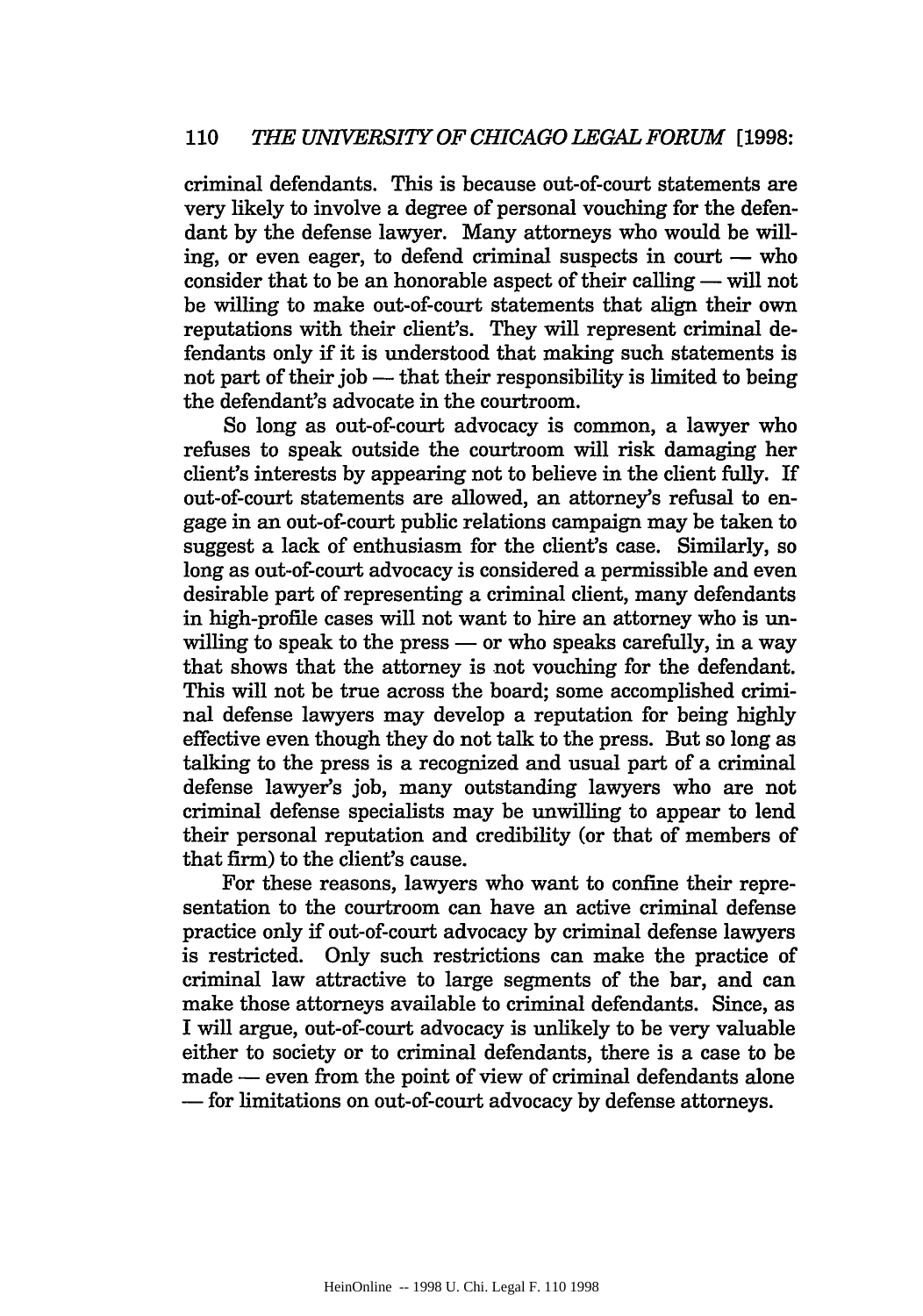#### I. GENTILE V STATE BAR OF NEVADA

The Supreme Court, in *Gentile v State Bar of Nevada,4* approved a state bar rule that restricted out-of-court advocacy by a lawyer who represented a criminal defendant.<sup>5</sup> Gentile involved a criminal prosecution that attracted a great deal of media attention in the local area (in this case, Las Vegas).<sup>6</sup> In that sense it was a high-profile trial, but not the kind of extraordinary case that attracts nationwide publicity. It would be a mistake to try to use such an extraordinary "trial of the century" as the model when thinking about the rules that should govern attorneys' outof-court statements; rules should be designed with a more typical case in mind. But trials that attract a great deal of local publicity are reasonably common. Cases involving political figures, other locally prominent individuals, or particularly notorious crimes are likely to fall into this category. Out-of-court advocacy by defense attorneys is likely to be common in cases in this category.

Gentile, a criminal defense lawyer, was disciplined by the state bar for making an out-of-court statement on behalf of his client immediately after his client was indicted.7 The indictment alleged that the client had stolen cocaine and cash from a safety deposit vault that was being used by undercover police agents. At a press conference, Gentile said that the evidence demonstrated his client's innocence; that the likely thief was a police detective, whom Gentile named (and whom Gentile strongly suggested was a user of cocaine); and that persons who had offered evidence against Gentile's client were not credible because they had been pressured by the police.<sup>8</sup> Gentile's client was acquitted. The state bar then imposed sanctions on Gentile for violating a rule modeled on the American Bar Association Rule of Professional Conduct  $3.6$ ,<sup>9</sup> which stated that "[a] lawyer shall not make an extrajudicial statement that a reasonable person would expect to be disseminated by means of public communication if the lawyer knows or reasonably should know that it will have a substantial likelihood of materially prejudicing an adjudicative proceed-

 $\bullet$ **501** US at 1042, 1045.

**<sup>501</sup>** US 1030, 1037 (1991).

 $<sup>5</sup>$  Id at 1033.</sup>

Id.

 $1042$ , 1045.

Id at 1033. The ABA rule was amended in response to *Gentile* to make it clear that the prohibition applies to any "lawyer who is participating or has participated in the investigation or litigation of a matter." Model Rules of Professional Conduct Rule 3.6(a) **(ABA** Center for Professional Responsibility 1994).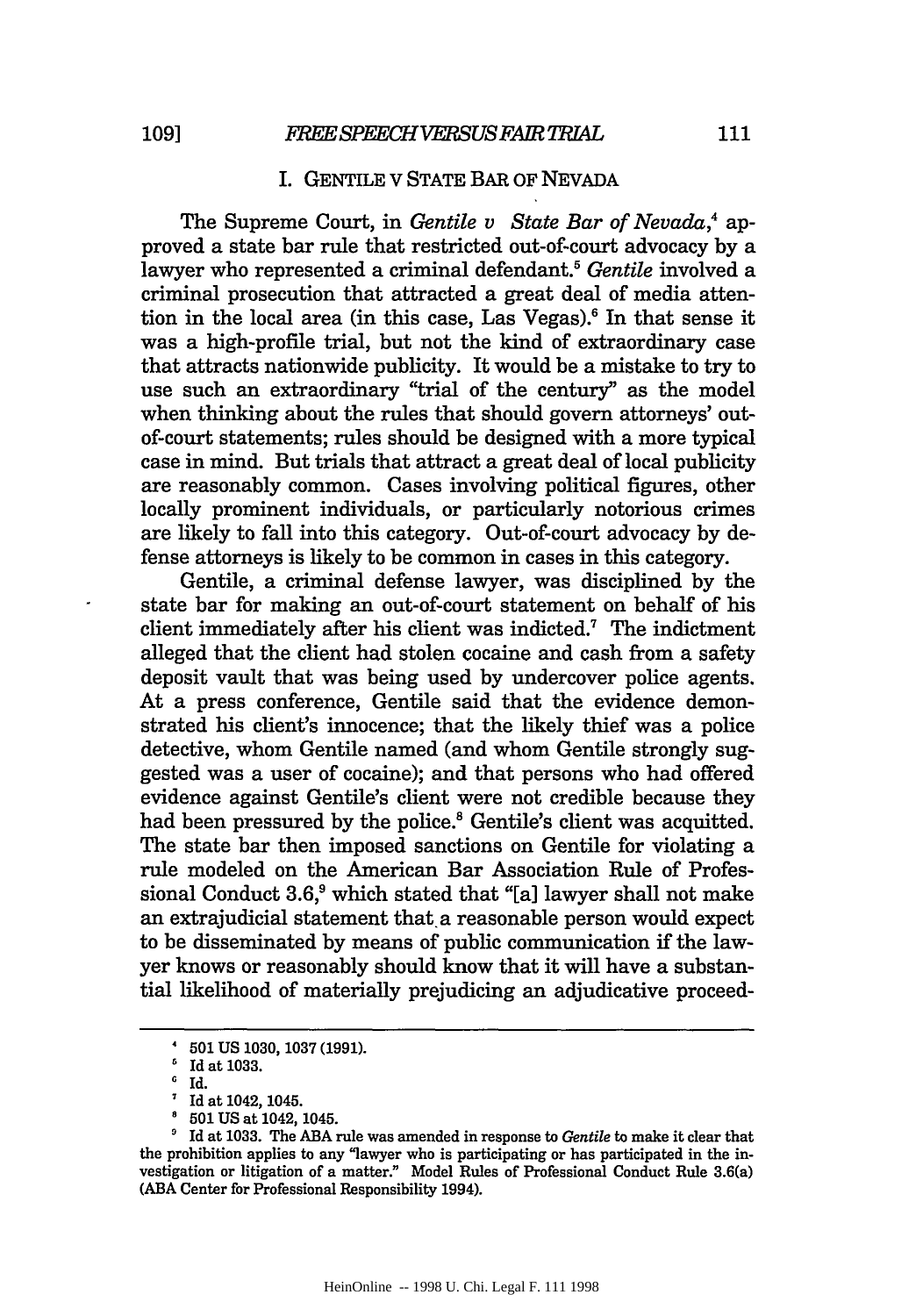ing."<sup>10</sup> The rule also gave examples of prohibited statements, and it contained a "safe harbor" provision that described statements a lawyer could make without fear of violating the rule.<sup>11</sup>

The Supreme Court overturned the sanctions but approved the provision of the rule that forbade extrajudicial statements that have a "substantial likelihood of materially prejudicing an adjudicative proceeding."<sup>12</sup> A majority of the Court concluded that the safe harbor provision of the Nevada rule was void for vagueness, at least as applied to Gentile.<sup>13</sup> The Court noted that Gentile appeared to have made a conscientious effort to conform his remarks to the requirements of the rule.<sup> $14$ </sup> But a different majority also held that "the 'substantial likelihood of material prejudice' standard applied by Nevada and most other States satisfies the First Amendment."" The Court stated that the *press* may not be prohibited from publishing information that will allegedly prejudice a trial unless it can be shown that there is a "'clear and present danger' that a malfunction in the criminal justice system will be caused."<sup>16</sup> But the Court ruled that the speech of lawyers, at least during the pendency of a criminal prosecution, does not receive the same level of protection as speech by the press, because the lawyer has "a fiduciary responsibility not to engage in public debate.., that will obstruct the fair administration of jus $tice<sup>27</sup>$ 

Justice Kennedy, writing for four Justices, disagreed with this aspect of the Court's ruling. He emphasized that speech like Gentile's is "classic political speech."<sup>18</sup> "[S] peech critical of the exercise of the State's power lies at the very center of the First Amendment," he explained. $^{19}$  For that reason, he was willing to

 $^{15}$  Id at 1063.

**<sup>16</sup>**Id at 1070-71, citing, among other cases, *Nebraska Press Assn v Stuart,* 427 US **539** (1976), and *Bridges v California,* 314 US **252** (1941).

<sup>17</sup> *Gentile,* 501 US at 1074 ("[T]he speech of lawyers representing clients in pending cases may be regulated under a less demanding standard than that established for regulation of the press in *Nebraska Press Assn v Stuart ...* and the cases which preceded it.") (quoting *Nebraska Press,* 427 US at 601).

<sup>18</sup> 501 US at 1034 (opinion of Kennedy).<br><sup>19</sup> Id

**<sup>&#</sup>x27;o** 501 US at 1060.

 $^{11}$  Id at 1061-62.

**<sup>,2</sup>** Id at 1063.

**<sup>&#</sup>x27;3** Id at 1048-51. The court concluded that the rule was void for vagueness because an exception providing that a lawyer could "state without elaboration.., the general nature of the defense" misled Gentile into believing reasonably that he could comment on the character, credibility, reputation, or criminal record of witnesses without incurring the risk of discipline. Id at 1048.

**<sup>501</sup>** US at 1051.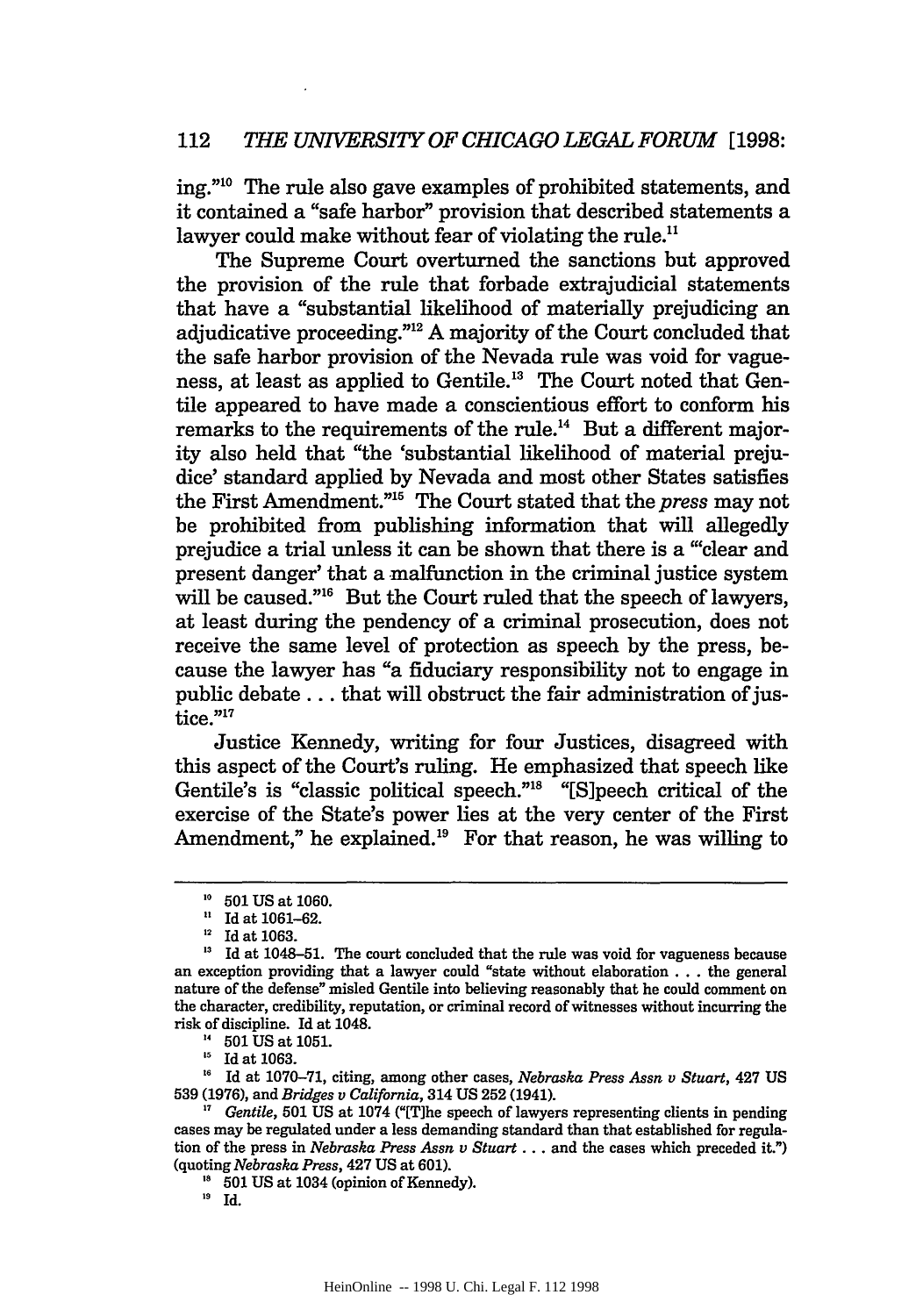**109] FREE SPEECH VERSUS FAIR TRIAL** 113

uphold the Nevada rule only if it were interpreted to be essentially equivalent to the "clear and present danger" standard used in reviewing measures that restrict the press.<sup>20</sup>

#### II. THE VALUE OF DEFENSE ATTORNEYS' OUT-OF-COURT **ADVOCACY**

*Gentile,* following the pattern common to this subject, portrayed the issue of defense attorneys' out-of-court advocacy as one that presents a conflict between the values of free speech and the need to ensure fair trials. Gentile was sanctioned by the state bar on the ground that his speech created a "substantial likelihood of materially prejudicing" the trial.<sup>21</sup> Justice Kennedy defended Gentile's speech on the ground that it was highly valuable speech. $22$  In fact, speech like Gentile's probably does not pose much of a threat at all to the fairness of trials **-** but it's also not all that valuable.

At first glance, there seems to be much to be said for Justice Kennedy's position. Gentile engaged in truthful speech about a matter of significant public concern. Beyond that, his speech was critical of government officials, and it brought to light arguments and information that the public otherwise might not have heard. Ordinarily speech of this kind would be entitled to the highest degree of protection under the First Amendment; as Justice Kennedy said, "speech critical of the exercise of the State's power lies at the very center of the First Amendment,"23 and "[p]ublic awareness and criticism have even greater importance where, as here, they concern allegations of police misconduct.., or where, as is also the present circumstance, the criticism questions the judgment of an elected public prosecutor."24

In principle what Justice Kennedy says seems right, but in practice there is reason to doubt how much value a defense attorney's speech on behalf of his client will really add to the public debate. Any restriction on a defense attorney's out-of-court speech would be limited to the time during which the attorney was actively representing the client in an ongoing proceeding.<sup>25</sup>

 $20$  Id at 1036.

<sup>,</sup> **501 US** 1030, 1033.

 $22$  Id at 1034.

<sup>&</sup>lt;sup>23</sup> Id.

 $^{24}$  Id at 1035-36.

See *Patterson v Colorado,* **205** US 454, 463 (1907) (Holmes writing for the Court) ("When a case is finished, courts are subject to the same criticism as other people, but the propriety and necessity of preventing interference with the course of justice by premature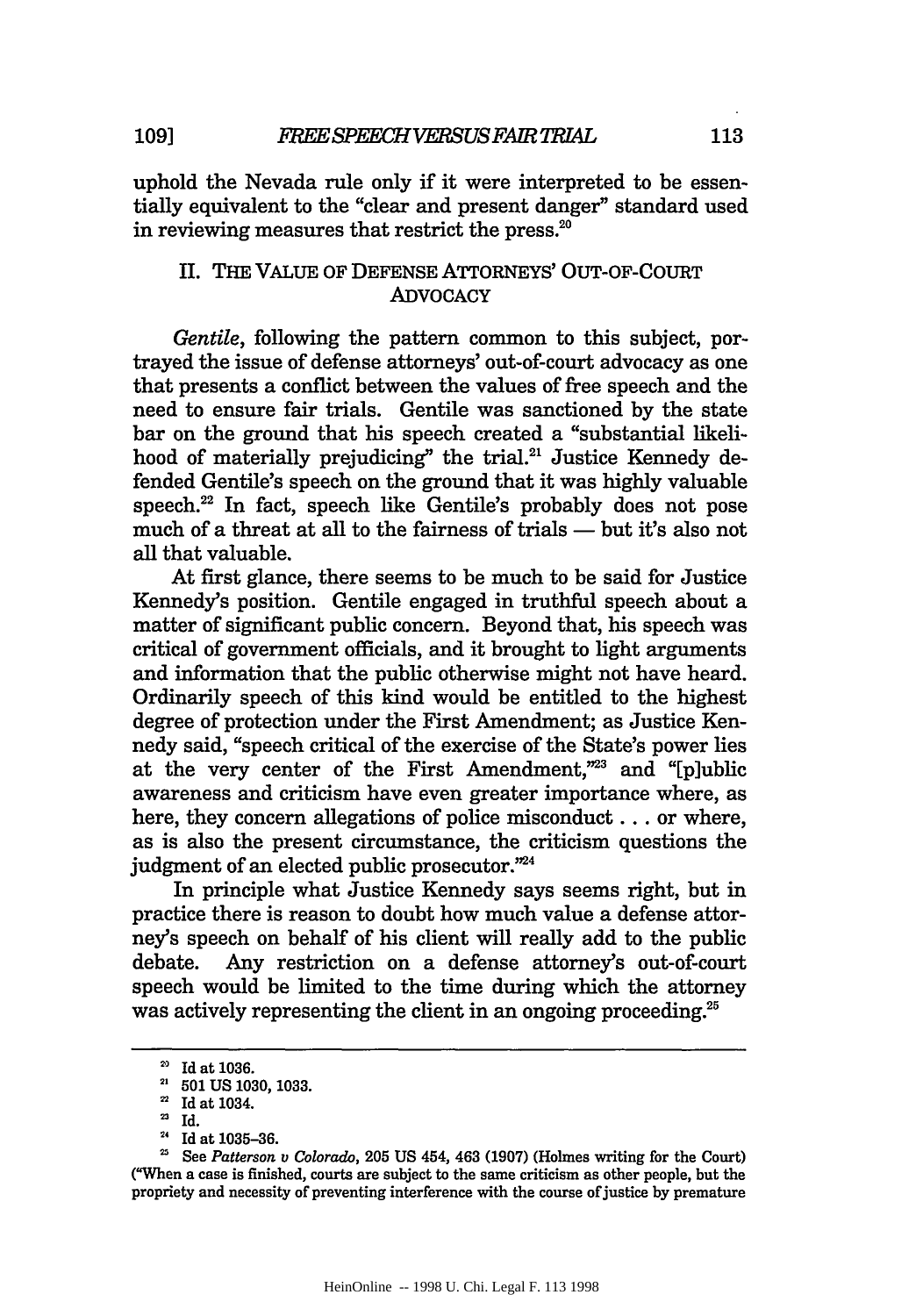#### 114 *THE UNIVERSITY OF CHICAGO LEGAL FORUM* [1998:

After a case is concluded, or even after the lawyer is no longer associated with it, the lawyer would be free to speak as she wished (except of course to the extent she was disclosing privileged information or breaching some other well-recognized rule).<sup>26</sup> She could at that time reveal as much as she wished. Her speech would probably be taken more seriously by the public, because she would no longer be seen as a hired spokesperson for someone trying to escape punishment. It is only speech during the time when a case is pending, and the attorney is representing the defendant, that presents the danger that I have suggested  $-$  the danger that lawyers will feel compelled to vouch implicitly or explicitly for their clients. The "value" that is lost is only the value of that narrowly-defined category of speech.

It is useful to try to spell out exactly the circumstances that would have to exist for that limited category of out-of-court advocacy by a defense attorney to prove valuable to the larger public debate. First, the situation would have to be one in which there was some form of government abuse that needed to be exposed. It is, of course, impossible to know with precision just how common such abuses are. Surely they happen sometimes; surely they do not happen in every case; between those polar positions, it is difficult to do more than speculate.

Beyond that, though, out-of-court advocacy by defense attorneys will be valuable in exposing government misconduct only to the extent that that misconduct would not have been uncovered in a reasonable time through the judicial process. A formal judicial finding of police or prosecutorial misconduct is likely to have a far greater impact on public consciousness than speech by a lawyer who is the hired spokesperson for a criminal defendant, especially because criminal defendants usually have every interest in claiming abuses where none exist. So a prerequisite to concluding that out-of-court defense advocacy is valuable is that there has been a major failure of the judicial process  $-$  that is, that there is some abuse that will not come to light, or will not come to light until after much damage has been done, unless the defense attorney speaks about it outside of court.

Second, out-of-court speech by defense attorneys will have the kind of effect Justice Kennedy envisions only if the climate of

statement, argument or intimidation hardly can be denied.").

<sup>&</sup>lt;sup>25</sup> See *Gentile*, 501 US at 1076 (noting that a ban on out-of-court advocacy only postpones attorney comments until after the trial); Model Rules of Professional Conduct Rule **1.6** (cited in note **9)** (protecting client confidences).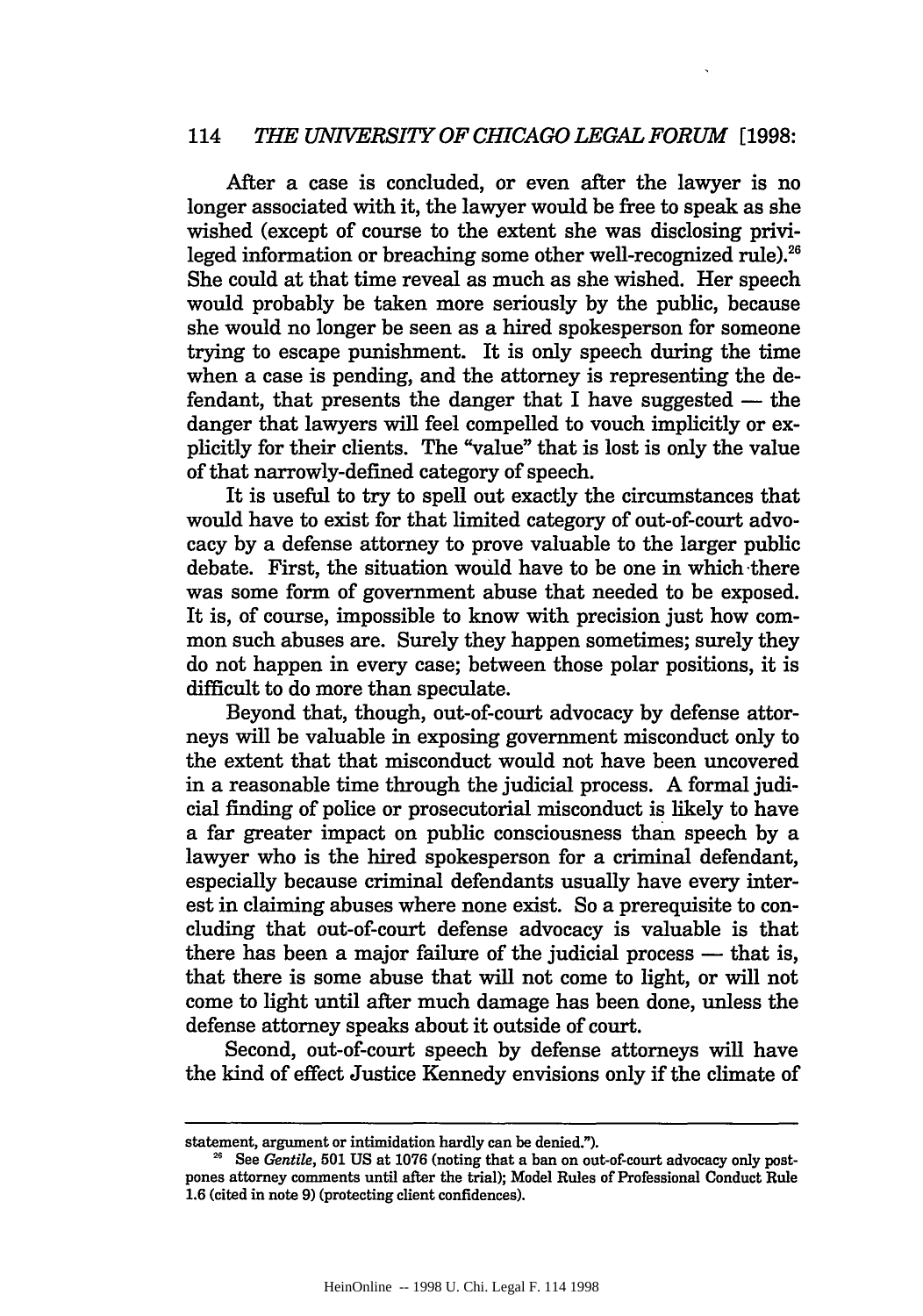opinion is such that the public at large will believe a defense attorney's claims of abuse. Out-of-court advocacy is of limited value if it fails to persuade the public. Moreover, if out-of-court statements are permitted at all, they are likely to be common; it will often come to be seen as part of a criminal defense attorney's job, at least in a highly publicized case, to represent her client in the press. The more common such statements are, the more extreme they are likely to become, as lawyers try to set their clients apart in the public mind from other criminal defendants who protested their innocence and claimed that they were victims of government abuses. So Justice Kennedy's defense of out-of-court advocacy supposes that even in a climate in which defense attorneys' claims of abuse are common, there is a great enough chance that an attorney could convince the public that an abuse occurred even though the attorney cannot prove it in court (or cannot prove it until it is too late). This is not a wholly implausible scenario, but it is not likely to occur very often.

Third, in order for out-of-court advocacy to be valuable, it will have to add something to the public debate. That is, the situation will have to be one in which no one else - such as the press discovers the government abuse on its own. It is true that defense attorneys will have especially good access to information. If the government is engaging in certain kinds of grievous abuses  if, for example, the government is fabricating evidence to frame the defendant  $-$  the defense lawyers may be in an especially good position to know about it, and it may not be easy for the press to find out about it without help.

Sometimes, though, the press will be almost as able as defense counsel to uncover evidence of abuses. Justice Kennedy made essentially this point in the course of explaining why Gentile's statements did not present a serious threat to the jury's impartiality: he noted that "[miuch of the information provided by [Gentile] had been published in one form or another... [and t]he remainder... [was] available to any journalist willing to do a little bit of investigative work."<sup>27</sup>

More important, even if out-of-court advocacy is restricted in some way, a defense lawyer's ability to bring government abuses to light might not, in fact, be much impaired. The principal problem with out-of-court advocacy by defense attorneys, as I've said, is not that the jury will be unduly influenced but rather that attorneys will be put in the position of having to vouch for their

**<sup>&#</sup>x27; 501** US at 1046.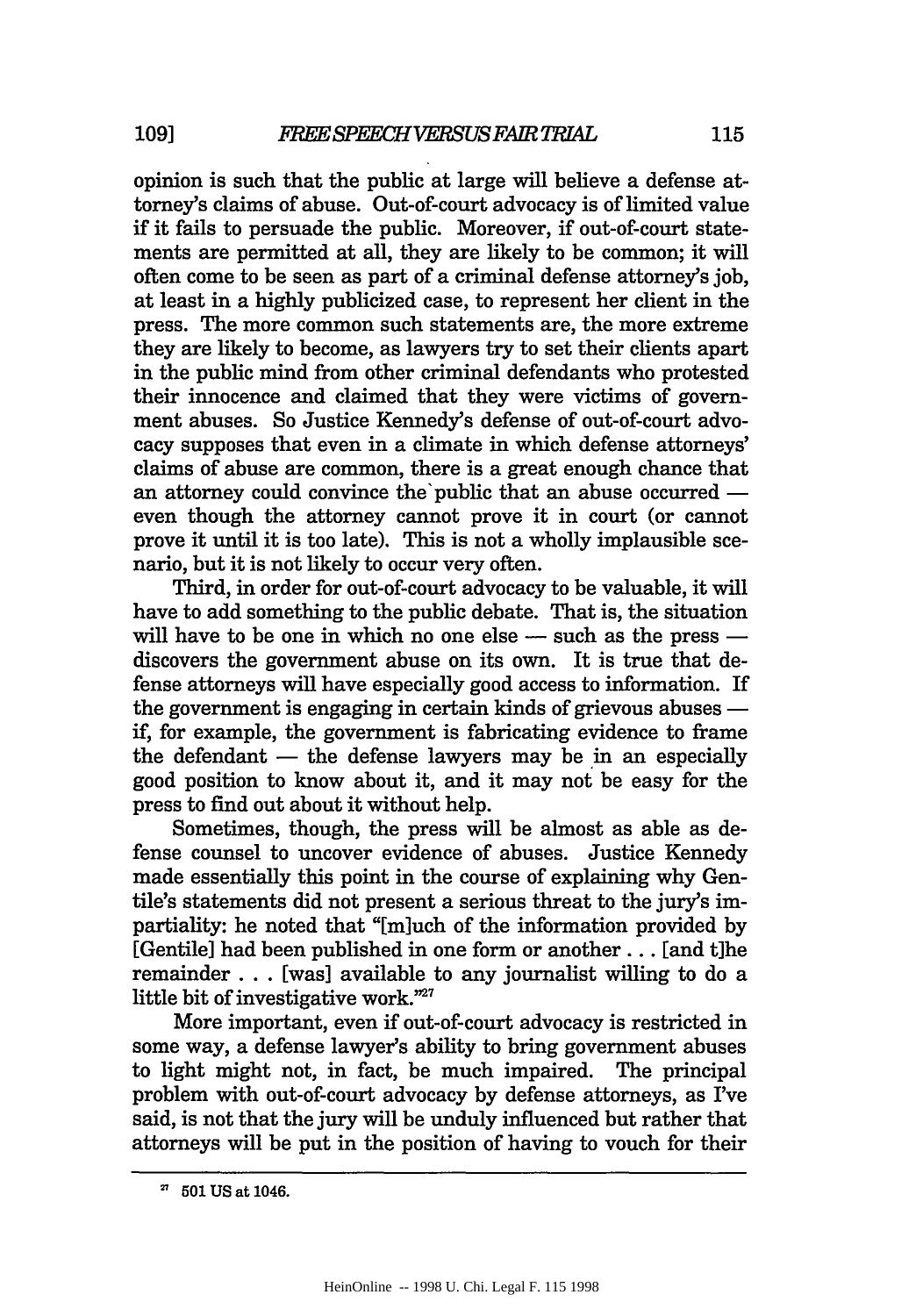clients. An attorney who speaks off the record, or who releases information (perhaps on condition that it not be published but instead be used only for purposes of further investigation)<sup>28</sup> will not be in the position of vouching. If rules could be designed to permit those forms of communication with the press, while not placing attorneys in a position where they are expected to wage a public relations campaign for their clients, then the press's ability to uncover government abuses is likely to be impaired hardly at all.

Alternatively it might be possible to fashion a "whistleblower" exception to rules forbidding out-of-court advocacy for cases in which the attorney has raised a plausible charge of serious unlawful conduct by the government. The more specific the defense attorney's allegation is, the less likely it is that she will be thought to be vouching for her client's innocence. For that reason, out-of-court advocacy by defense attorneys might be limited in such a way that does not entirely deprive the public of the valuable speech that attorney had to offer.

In fact, here again it will be very useful **-** both to criminal defendants as a class, and to the public's interest in finding out about wrongful government conduct  $-$  if the general practice is not for defense attorneys routinely to allege, in public statements, the worst kinds of misconduct by the government. So long as outof-court advocacy is the norm, the tendency will be for attorneys to escalate the claims of government wrongdoing, so as to get attention. The more consistently extravagant the claims of government abuses, the less likely the press and public are to take them seriously. The interests that out-of-court advocacy is supposed to protect  $-$  here, the public's interest in learning about misconduct in the criminal justice system — may be best served by limiting such advocacy.

### III. Is OUT-OF-COURT ADVOCACY NEEDED TO COUNTER SPEECH BY THE GOVERNMENT?

While out-of-court statements by defense attorneys may have the incidental benefit of helping to inform the public about government abuses, attorneys have no professional obligation to inform the public. They do have a professional obligation to protect their clients' interests. This obligation might lead them to make

Of course, if the information is privileged or otherwise confidential, an attorney could be barred from releasing it. See *Seattle Times Co v Rhinehart,* 467 **US** 20 (1984).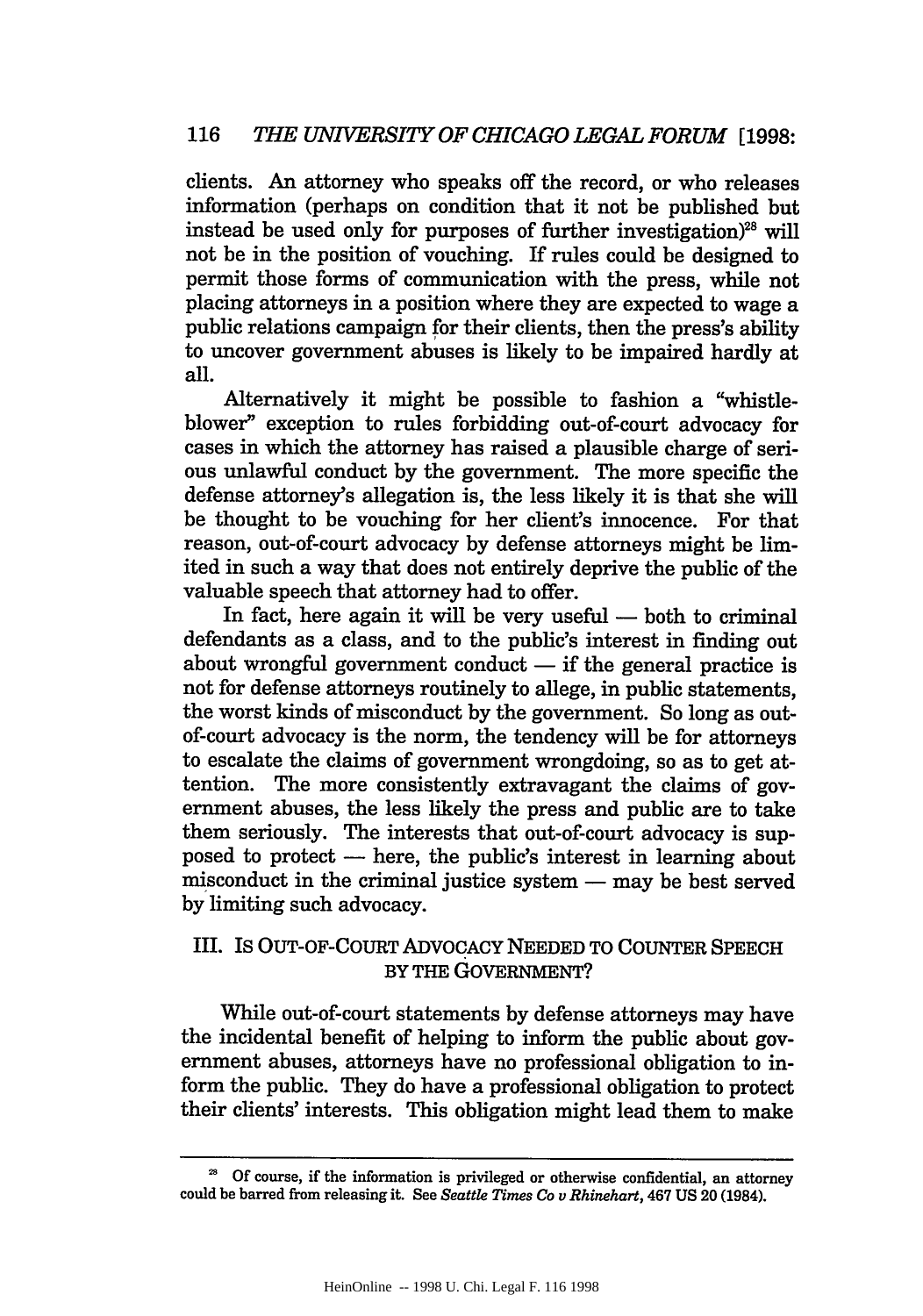out-of-court statements precisely for the reason that the disciplinary rules forbid: to try to influence the people who will end up on the jury.29 This was one of the acknowledged purposes of the speech in *Gentile."*

The chance to influence potential jurors might make speech valuable to the defendant, but it is not clear that it makes the speech valuable to society. If anything, such speech may have negative value because it can pervert the judicial process. The idea of a trial, or any on-the-record hearing, is to make a decision on the basis of evidence that is subject to careful standards of reliability in an atmosphere that promotes rational deliberation. Encouraging public debate on issues of guilt or innocence is unlikely, in the aggregate, to improve that process. As Justice Black wrote in the leading decision upholding the right to comment on the judicial process: "The very word 'trial' connotes decisions on the evidence and arguments properly advanced in open court. Legal trials are not like elections, to be won through the use of the meeting-hall, the radio, and the newspaper."31

The best argument for allowing speech **by** defense lawyers in this situation, however, is that they are trying not to distort the judicial proceedings but instead to undo a distortion caused **by** the speech of the government's representatives. In *Gentile,* for example, there apparently had been a stream of information from government sources, beginning long before the indictment, suggesting that Gentile's client was guilty of the offense. 32 According to Justice Kennedy, Gentile "explained to the disciplinary board [that] his primary motivation was the concern that, unless some of the weaknesses in the State's case were made public, a potential jury venire would be poisoned **by** repetition in the press of information being released **by** the police and prosecutors."33

In this situation, it might be argued that out-of-court advocacy by a defense lawyer is valuable even if — indeed just because **-** it is directed to potential jurors. The value is not that it contributes to society or democratic government generally, but precisely that it enhances the chances that the trial will be fair. This is an inversion of the usual "free speech vs. fair trial" formulation: the claim is that out-of-court speech is valuable, not for

See Model Rules of Professional Conduct Rule **6.3** comment at **70-71** (cited in note **9).**

See **501 US 1030,** 1064 **(1991).**

*Bridges v California,* 314 **US 252, 271** (1941).

**<sup>501</sup> US** at 1039-41, 1043.

**Id** at 1042.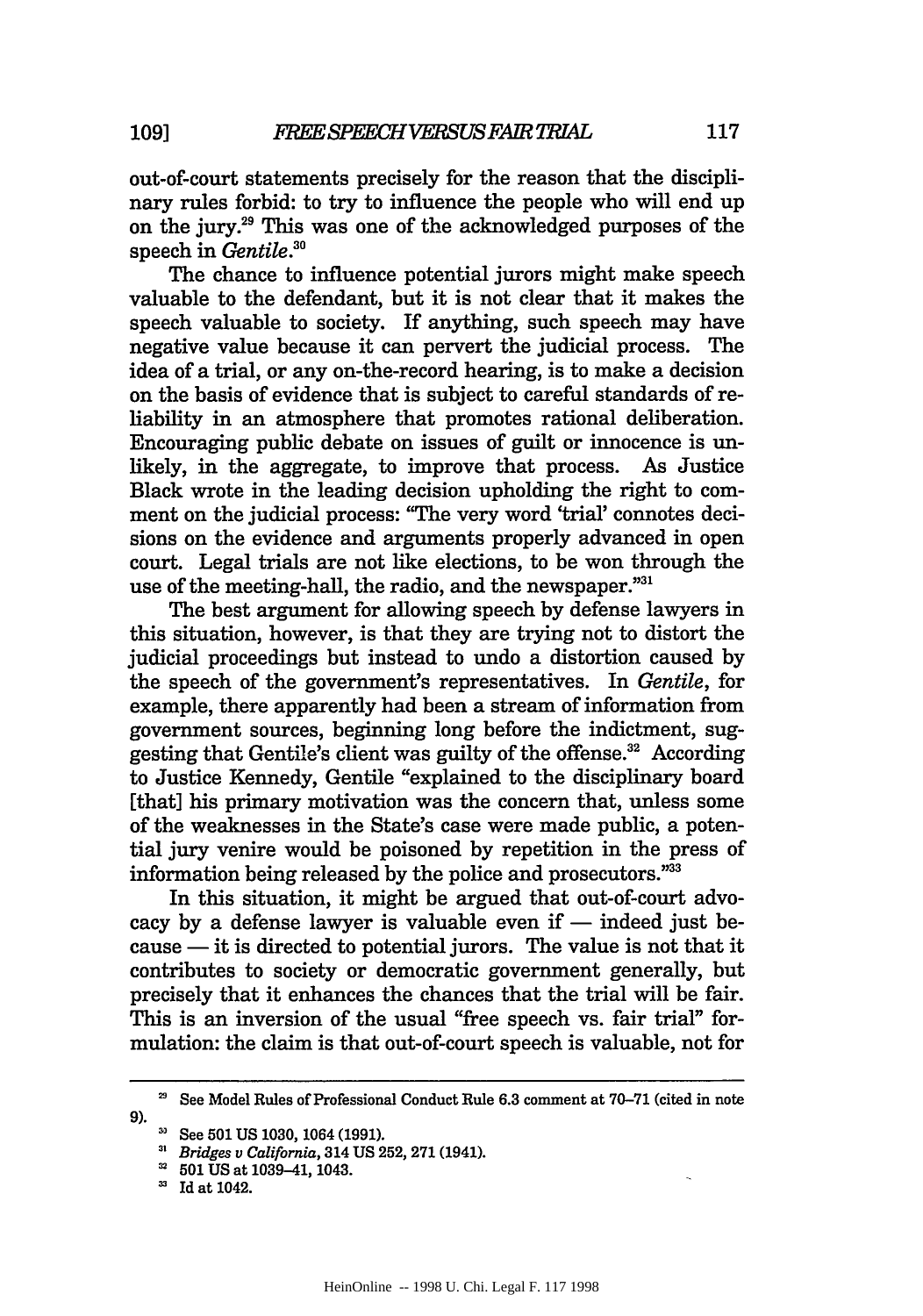$\mathbf{I}$ 

the reasons that speech is usually valuable, but just because it will help bring about a fair trial; the alternative to allowing speech, on this account, is a less fair trial.

While this argument has a realistic ring to it, it also encounters a number of difficulties. The first is that the argument assumes that out-of-court speech is likely to affect jurors: the government's speech will bias them one way; defense counsel's speech is needed to undo the bias. But the underlying assumption is doubtful at best. Available studies on the subject suggest that jurors are able to put aside what they have learned outside of court and decide the case based on the evidence presented at trial.34 Indeed, that is one of the arguments frequently advanced by those who defend attorneys' rights to engage in out-of-court advocacy: that such speech, however strongly phrased and however intended, in fact seldom affects jurors and therefore poses no real danger to the integrity of the trial.<sup>35</sup> It is difficult  $-$  not impossible, perhaps, but surely difficult **-** to argue simultaneously that (i) out-of-court advocacy is in general so unlikely to be influential that it is not a problem; (ii) nonetheless, out-of-court statements by the government will be sufficiently influential to create a problem that speech by defense attorneys is needed to counteract; and (iii) out-of-court speech by defense attorneys will be sufficiently influential to counteract the government's speech.

There is, however, a more basic problem with the argument that out-of-court speech by defense attorneys is needed to counteract speech by government sources. It is very unlikely that a free-for-all in the arena of public relations  $-$  in which both the government and the defense try as hard as they can to influence potential jurors  $-$  will produce good results. Indeed, given the  $goverment's$  advantages  $-$  it usually has more information, more credibility, and a better chance to win the public's sympathy; it usually is able to begin publicizing its views before the defense; and it generally has more resources to devote to the effort - an overt public relations battle, **if** it affects potential jurors at all, is more likely to benefit the government. In any event, surely

See, for example, Rita J. Simon, *Does the Court's Decision in* Nebraska Press Association *Fit the Research Evidence on the Impact on Jurors of News Coverage?,* 29 Stan L Rev 515 (1977); Joel H. Swift, *Model Rule 3.6: An Unconstitutional Regulation of Defense Attorney Trial Publicity,* 64 BU L Rev 1003, 1031-49 (1984); Robert E. Drechsel, *An Alternative View of Media-Judiciary Relations: What the Non-Legal Evidence Suggests About the Fair Trial-Free Press Issue,* 18 Hofstra L Rev 1, 11-36 (1989). See also Erwin Chemerinsky, *Lawyers Have Free Speech Rights, Too: Why Gag Orders on Trial Participants Are Almost Always Unconstitutional,* 17 Loy LA Ent L J 311, 312 (1997).

**<sup>&#</sup>x27;** See 501 US at 1053 (Kennedy writing for a plurality).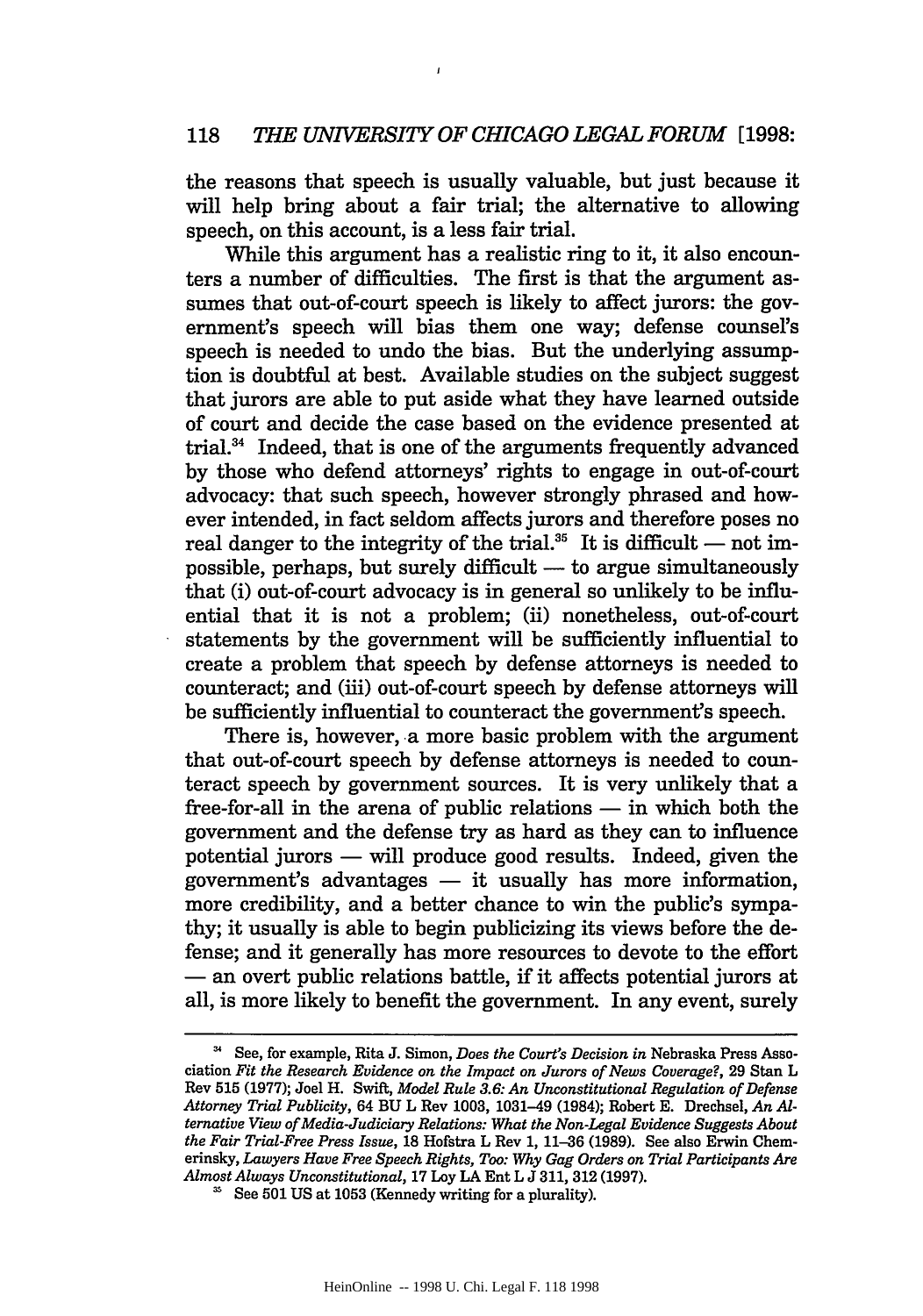no one would deny that the better solution is to have neither side seek to predispose jurors. Not only is it in the interests of society as a whole to have the case decided by what occurs inside the courtroom and on the record; most of the time, it is in the criminal defendant's interest as well. Occasionally, popular sentiment will support a criminal defendant. But it seems safe to say that, in the great majority of cases, exposure to public opinion is the last thing a criminal defendant needs.

The problem, of course, is that limiting speech by the govermnent side may be quite difficult. "The police, the prosecution, other government officials, and the community at large hold innumerable avenues for the dissemination of information adverse to a criminal defendant, many of which are not within the scope of ABA Model Rule 3.6 or any other regulation."<sup>36</sup> A judge is unlikely to order dismissal of an indictment, thus possibly freeing a criminal, because of misconduct by the government attorney, unless the misconduct is extremely severe. In all likelihood, the remedy for out-of-court statements by government attorneys (or by law enforcement officers, to the extent that they can be effectively controlled by the lawyers) will have to be sanctions imposed on the attorneys directly. And that still leaves the possibility that government lawyers could speak anonymously, or others on the government side  $-$  notably the victims of the crime  $$ might speak in ways calculated to affect the jurors. Or, of course, the press itself might attack a defendant without the government playing a role.

Even if restraints are imposed on all out-of-court advocacy, then, the defendant may be placed at a disadvantage. Nonetheless, a suspect is not completely defenseless in an out-of-court public relations contest. There may be individuals on the defendant's side - the defendant's family members or other supporters — whose speech is not controlled by bar rules or judges' orders.

Also, the press may be less interested in statements that do not come from the attorneys themselves. The public, and therefore the press, may be uninterested in a one-sided debate; or journalists may have qualms about allowing themselves to be used by only one side. Speech by both sides might precipitate more overall publicity and therefore more prejudice to the defense.

Again it may be useful to specify the conditions in which out-

Id at **1056.**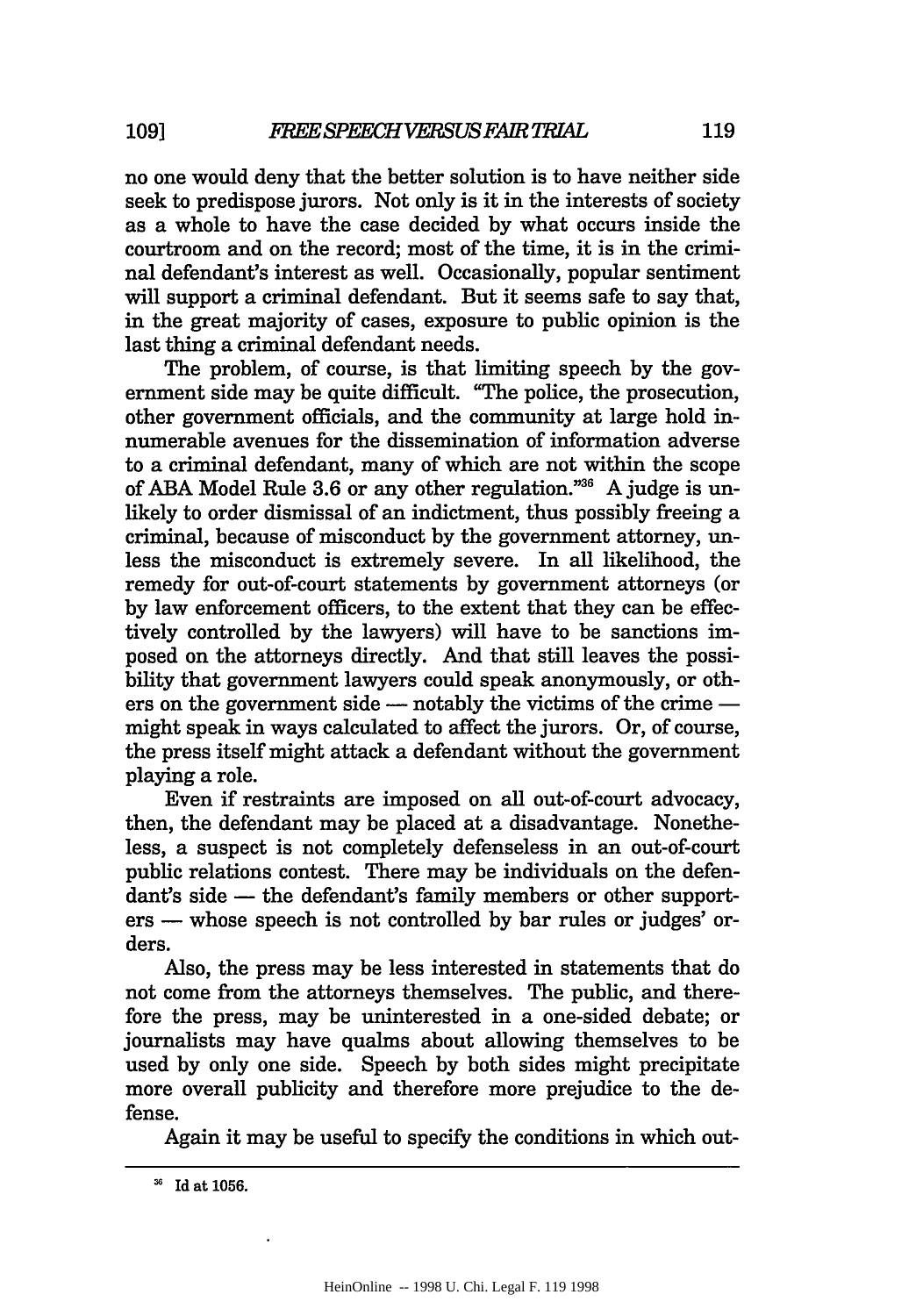of-court advocacy by a defense attorney is likely to be helpful in obtaining an impartial jury for the defendant. First, the situation would have to be one in which the government or the press has tried to influence the outcome of the trial through extrajudicial statements. Second, the situation would have to be one in which the defendant is less likely to win in court if he cannot counteract the influence of the government's speech outside of court; if the defendant will win the case in court anyway, no purpose is served by allowing defense counsel to engage in an unseemly out-of-court debate with her adversary. Third, the case would have to be one in which the defense attorney's out-of-court advocacy actually did counterbalance the other side's speech. If a free-for-all outside the courtroom is still going to leave the government on top, the defendant is better off trying to prevent it, rather than securing his attorney's right to enter into it. And finally, the case would have to be one in which the judge cannot stop the government from trying to influence the jury pool, since the ideal outcome is one in which neither side engages in such tactics.

Such cases may occur, but they seem unlikely to arise. The best prediction is that out-of-court statements by the two sides are simply unlikely to have any effect at all on the jury's verdict. Beyond that, if the defense cannot beat the government in a fair fight inside the courtroom, it seems unlikely that the defense will win an almost certainly unfair fight outside the courtroom. If the defense did prevail in a battle for the hearts and minds of potential jurors, it might do so only by appealing to prejudices and irrationality. There may be instances in which out-of-court advocacy by defense attorneys is valuable because of its effect on the venire, but they are likely to be quite unusual. It seems better to try to achieve a system in which out-of-court advocacy by both sides is forbidden.

### IV. WHY A RESTRICTION ON OUT-OF-COuRT ADVOCACY MIGHT HELP DEFENDANTS

The usual view, that the question whether to restrict out-ofcourt advocacy presents a painful dilemma between the freedom of speech and the right to a fair trial, is therefore both overstated and misconceived. Allowing lawyers to speak freely is not likely to jeopardize the fairness of a trial that often; but restricting speech, during the time when a lawyer is actively representing a party to criminal litigation, is not likely to remove much valuable speech from society. Everyone recognizes that lawyers' speech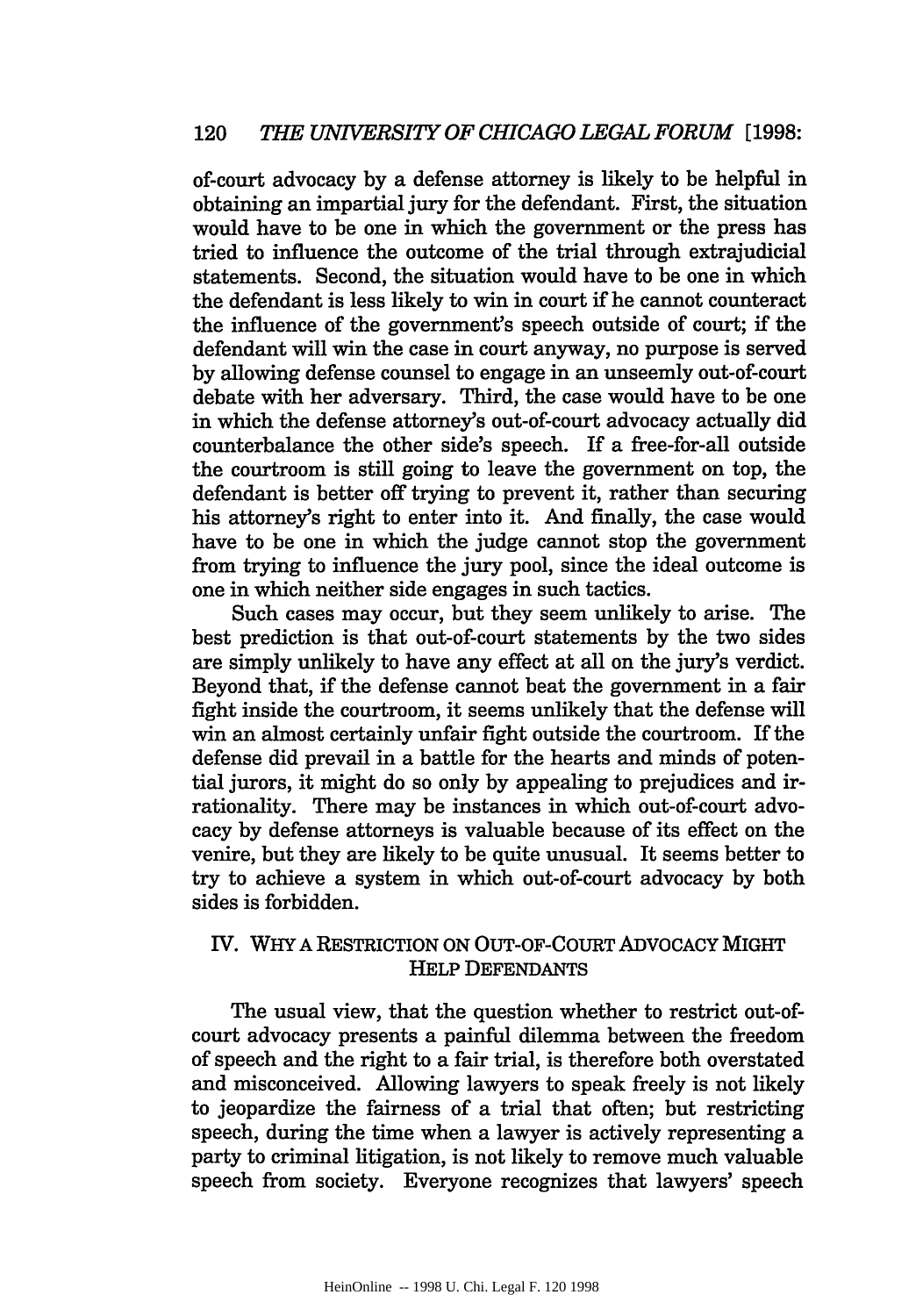can be restricted while the speakers are in the courtroom.<sup>37</sup> No one would propose that the usual rules of public debate apply during a trial or other formal proceeding. And no one denies that lawyers can speak freely, so long as they observe well-established principles of confidentiality, once the case is over. **All** that is at stake is extending some elements of the approach that uncontroversially governs trial proceedings to public statements made during the pendency of the case.

The principal benefit of restricting out-of-court speech **by** defense attorneys is, as I have said, one that accrues to criminal defendants as a class. If a lawyer can represent her client effectively without embracing the client's cause outside of court, more good lawyers are likely to represent criminal defendants. It is generally recognized in our legal culture that a lawyer's vigorous defense of a client in the course of legal proceedings does not mean that the lawyer personally vouches for the client's innocence.38 In principle, one could imagine a world in which out-ofcourt advocacy was also seen as just part of a lawyer's **job** that in no way reflected the lawyer's personal views. But that is not yet a widely-accepted feature of our culture. As a result, out-of-court advocacy **by** a defense attorney will often, implicitly or explicitly, align the attorney's reputation and credibility with the client's.

Again, *Gentile* provides an illustration. The attorney in Gen*tile* planned his public relations strategy with great care. He sought to stay within the limits of existing ethics rules  $-$  that was ultimately one reason the Supreme Court concluded that those rules were vague  $-$  and, at his press conference, he carefully declined to answer questions that he thought would require him to go beyond what the rules permitted.<sup>39</sup> Even so, in response to questions, Gentile made the following statements:

[B]ecause of the stigma that attaches to merely being accused **-** okay **-** I know I represent an innocent man .... The last time I had a conference with you, was with a client and I let him talk to you and I told you that that case

<sup>37</sup> *Gentile,* **501 US 1030, 1071 (1991)** ("It is unquestionable that in the courtroom itself, during a judicial proceeding, whatever right to 'free speech' an attorney has is extremely circumscribed. An attorney may not, **by** speech or other conduct, resist a ruling of the trial court beyond the point necessary to preserve a claim for appeal."). See also Sa*cher v United States,* 343 **US 1, 8 (1952)** ("[Tlhe rights and immunities of accused persons would be exposed to serious and obvious abuse if the trial bench did not possess and frequently exert power to curb prejudicial and excessive zeal of prosecutors.").

See Model Rules of Professional Conduct Rule **3.3** (cited in note **9).**

**<sup>501</sup>** USat 1049, 1049 **n2.**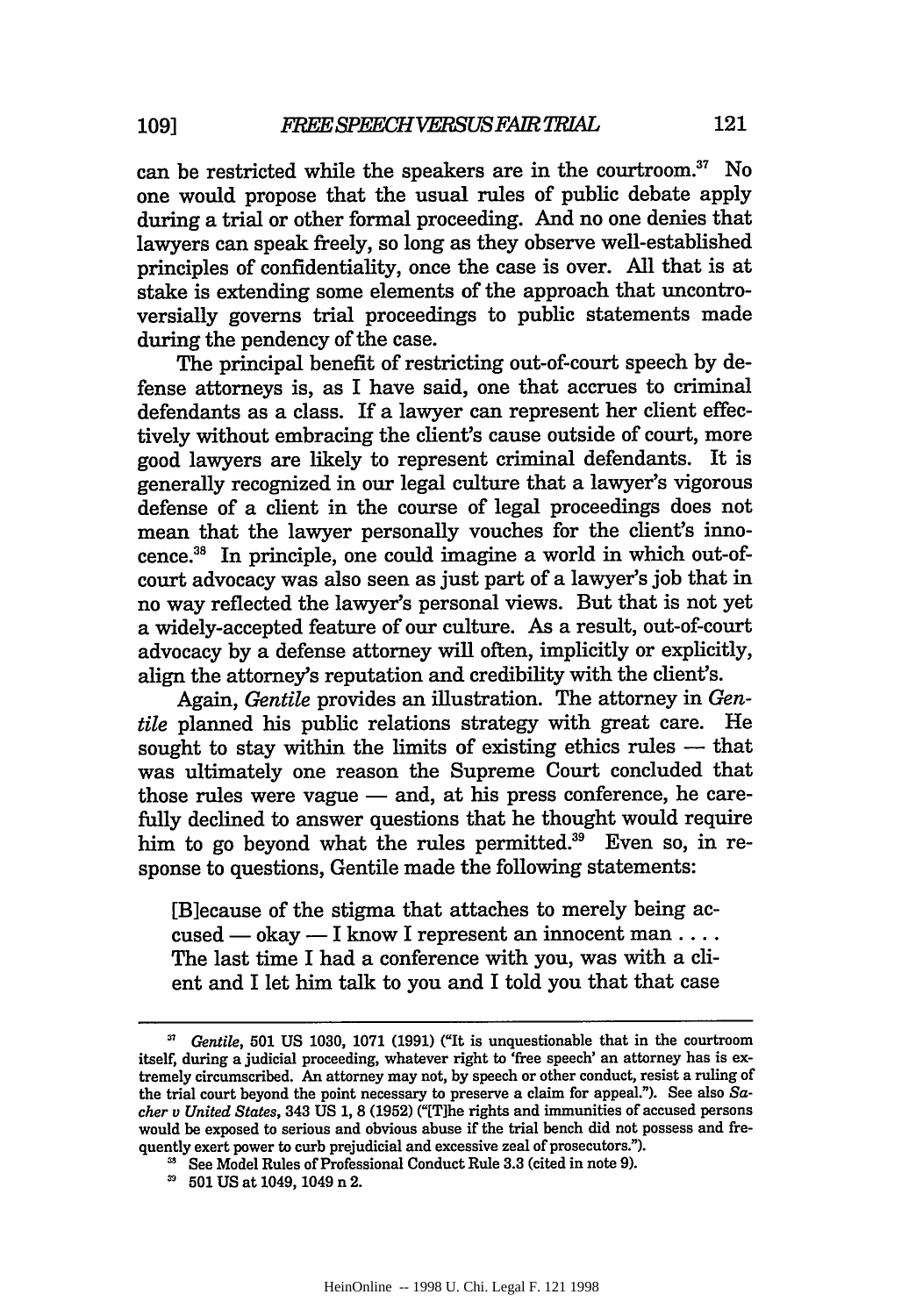would be dismissed and it was. Okay? I don't take cheap shots like this. I represent an innocent guy. All right?<sup>40</sup>

What will happen if this attorney represents a client whom he does not believe to be innocent? Either he will have to avoid speaking for the client publicly, even in circumstances that would otherwise call for it  $-$  thus not representing that client as effectively as he had his earlier client - or he will have to misrepresent his views about the client's innocence if he is asked. (It is inconceivable that he would say that he did not believe his client to be innocent.) Theoretically, he could refuse to express an opinion about the client's innocence, and avoid giving any implicit indication that he personally believed his client to be innocent. But in a court of public relations – unlike a court of law – that sort of careful distinction between speaking for the client and vouching for the client is likely to be seen as reflecting a lack of belief in the client, thus undermining his case.

#### **CONCLUSION**

In short, so long as out-of-court advocacy is permitted, an attorney who does not engage in such advocacy  $-$  or who is perceived to be holding back in her willingness to endorse the client fully — will be seen as communicating a degree of disbelief in the client, thus prejudicing the client's case. Some lawyers, of course, will be willing to press every client's position unreservedly in the public domain. But other attorneys will not be willing to do that for every client. And if they cannot do it for every client, they are likely simply to stay away from the practice of criminal law (except perhaps for the truly exceptional case that does engage them personally). The alternative would be to put themselves in a position where their reticence about engaging in a public relations campaign on behalf of a client will be interpreted in a way that injures the client.

The result will be that criminal defense practice is simply too unattractive to many lawyers who do not want to be placed in this position. Thus the overall effect of allowing out-of-court advocacy on behalf of criminal defendants will be, ironically, to harm the interests of criminal defendants as a class. Criminal defendants **-** and the public interest in fair criminal trials  have been extremely well served by the principle that an attorney

**o Id** at 1064 (Rehnquist dissenting in part).